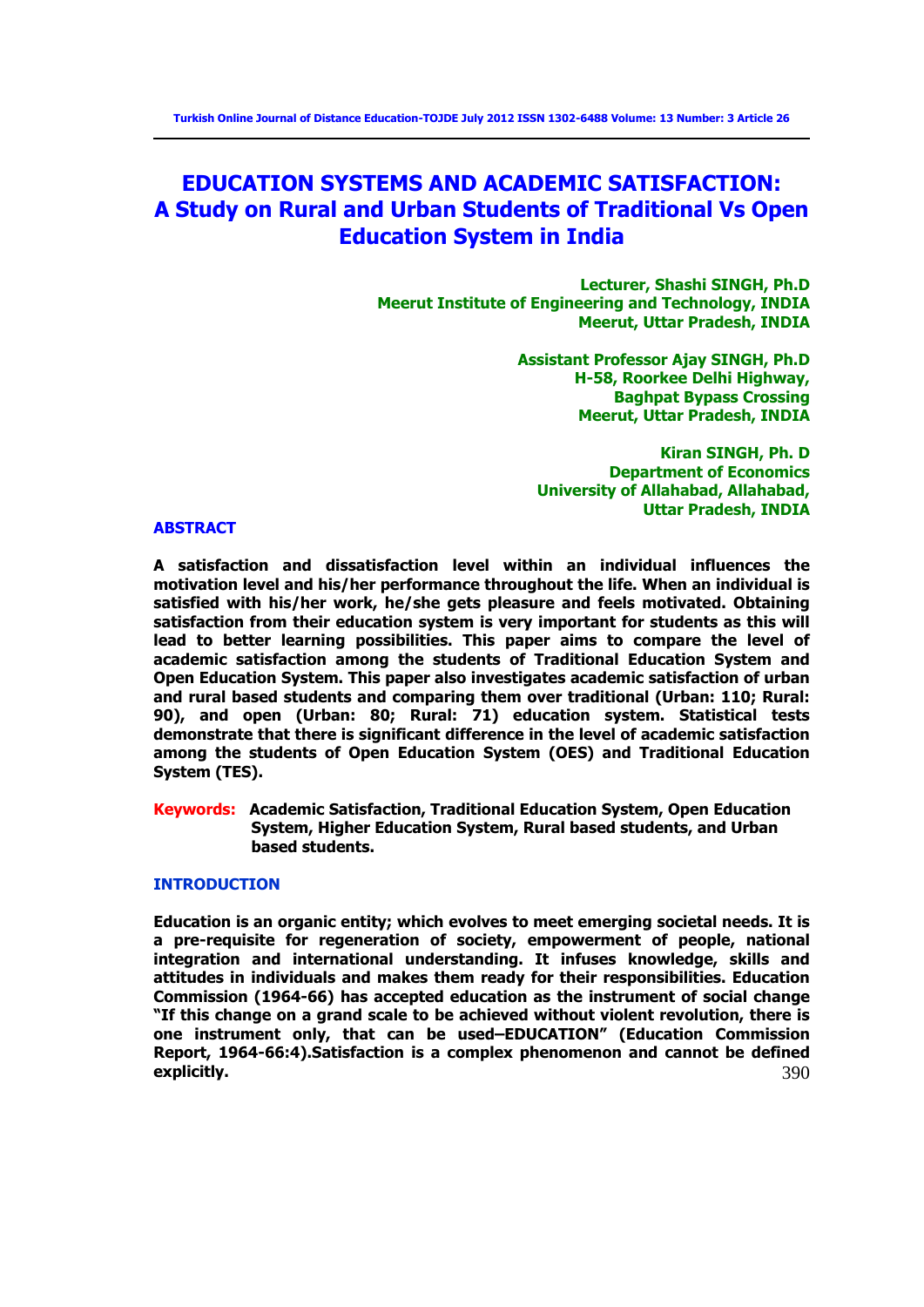**Academic Satisfaction can be termed as satisfaction that can be obtained from educational environment and performance. When one's desires get fulfilled, one feels satisfied. Dewey (1922) considered satisfaction as the fulfillment of a specific demand.** 

**Morse (1953) said, "the greater the amount the individual gets, the greater his satisfaction, and, at the same time, the more the individual still desires, the less his satisfaction".** 

**Thus, an individual's satisfaction seems to be a function not only of how much he receives from the environment, but also of where he stands with respect to his level of aspiration.** 

**The results of studies have differed from one researcher to another, supporting the fact that satisfaction is complex phenomena and varies from situation to situation and person to person. Students differ significantly in their satisfaction scores belonging to different colleges (Clifford, 1955) and vary according to their personal factors (Odell 1957). Some researchers argue that there is positive relationship between satisfaction and academic achievement (Mishra, 1993; Broodie, 1964; Perez, 1981), while others have found no significant relationship between satisfaction and achievements (Modu, 1976; Diedrich & Jackson, 1969; Bryan, 1978). Other studies (Field et al., 1974) conclude that administration of college, academic environment, rules and regulations, teacher-student interaction, open decision making, infrastructure, discussions, strength of the class (Biner et al., 1997) etc. affect student's satisfaction.** 

# **OBJECTIVES OF THIS STUDY**

**This study aims to find out learning practices of students taking education from open Education System (OES) and Traditional Education System (TES). This study tries to examine the level of satisfaction among students of the two systems.** 

**The various dimensions that have influence on satisfaction level of students have been discussed in the present study. Satisfaction levels of rural and urban students have also been discussed.** 

**To achieve the above stated objectives and after reviewing the related literature the following hypotheses have been framed and tested under this study:** 

**Hypothesis 1: There is no significant difference in the academic satisfaction of students studying in two systems of education. Hypothesis 2: There is no significant difference in the academic satisfaction of the urban and rural students studying in two systems of education. Hypothesis 2 has further been subdivided into following hypothesis: Hypothesis 2 (a): There is no significant difference in the academic satisfaction of the urban and rural students studying in the traditional education system. Hypothesis 2 (b): There is no significant difference in the academic satisfaction of the urban and rural students studying in the open education system.** 

391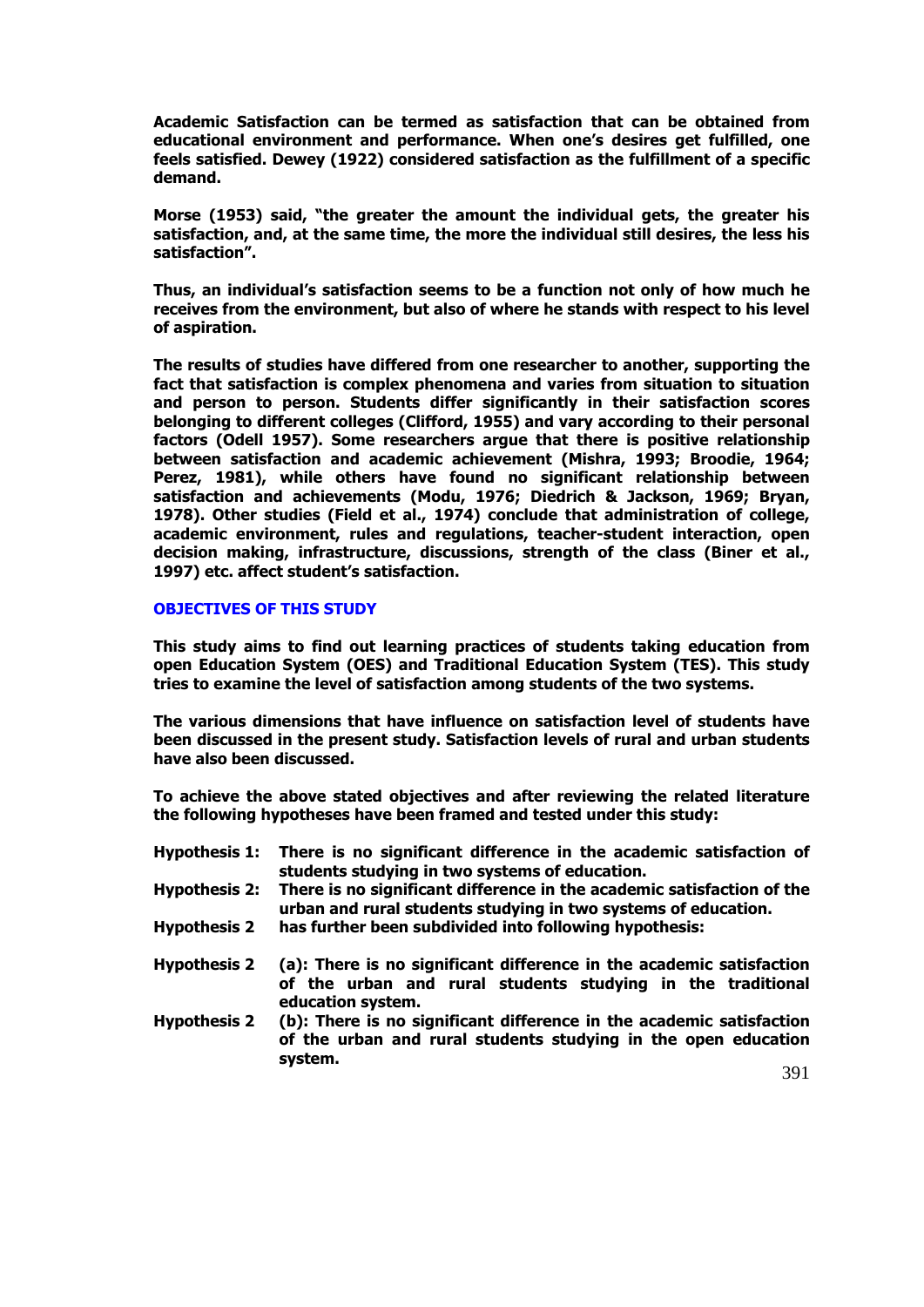- **Hypothesis 2 (c): There is no significant difference in the academic satisfaction of the urban students studying in traditional education system and open education system.**
- **Hypothesis 2 (d): There is no significant difference in the academic satisfaction of the rural students studying in traditional education system and open education system.**

# **DELIMITATIONS OF THE STUDY**

**The present study has following delimitations:** 

- **It is confined to the undergraduate students only.**
- **It is confined to two faculties only, namely students of arts and science faculties.**
- **The population under study is limited to the municipal limits of Allahabad Municipal Area (Uttar Pradesh, India).**
- **The sample size of the present study is limited to 351 students.**
- **The present study is limited in its design, method, measuring devices and statistical techniques.**

### **MATERIALS AND METHODS**

**The present study is closely connected with the normative survey method of research. The population for the present study has been defined as all the B.A. and B.Sc. students of session 2009-2010 studying in the degree colleges affiliated to Allahabad University and Allahabad study centre of U.P. Rajarshi Tandon Open University (India). In the present study stratified random sampling method has been used as Miller (1977 p.52) pointed out that "the essential requirement of any sample is that it is a representative as possible of the population or the universe from which it has been drawn." Following are the common characteristics of students chosen for study:** 

- **Students mean male and female students both comprising of urban and rural population.**
- **All the students have gone through the process of examination and evaluation of their respective educational system at least once.**
- **Two education systems-Traditional Education System and Open Education System have been taken up for the study.**

**The population wise description of the system is as follows (Table: 1):** 

|                    | <b>Number of</b>      |                            |                 |
|--------------------|-----------------------|----------------------------|-----------------|
| <b>Population</b>  | <b>Tvpe</b>           | <b>Courses</b>             | <b>Colleges</b> |
| <b>Rural-Based</b> | <b>Co-Educational</b> | <b>Arts &amp; Sciences</b> |                 |
| Mixed              | <b>Girls Only</b>     | <b>Arts &amp; Sciences</b> |                 |
| Mixed              | <b>Co-Educational</b> | <b>Arts &amp; Sciences</b> |                 |
|                    |                       | Total                      |                 |

### **Table: 1 Configuration of colleges under TES for final Sample Design**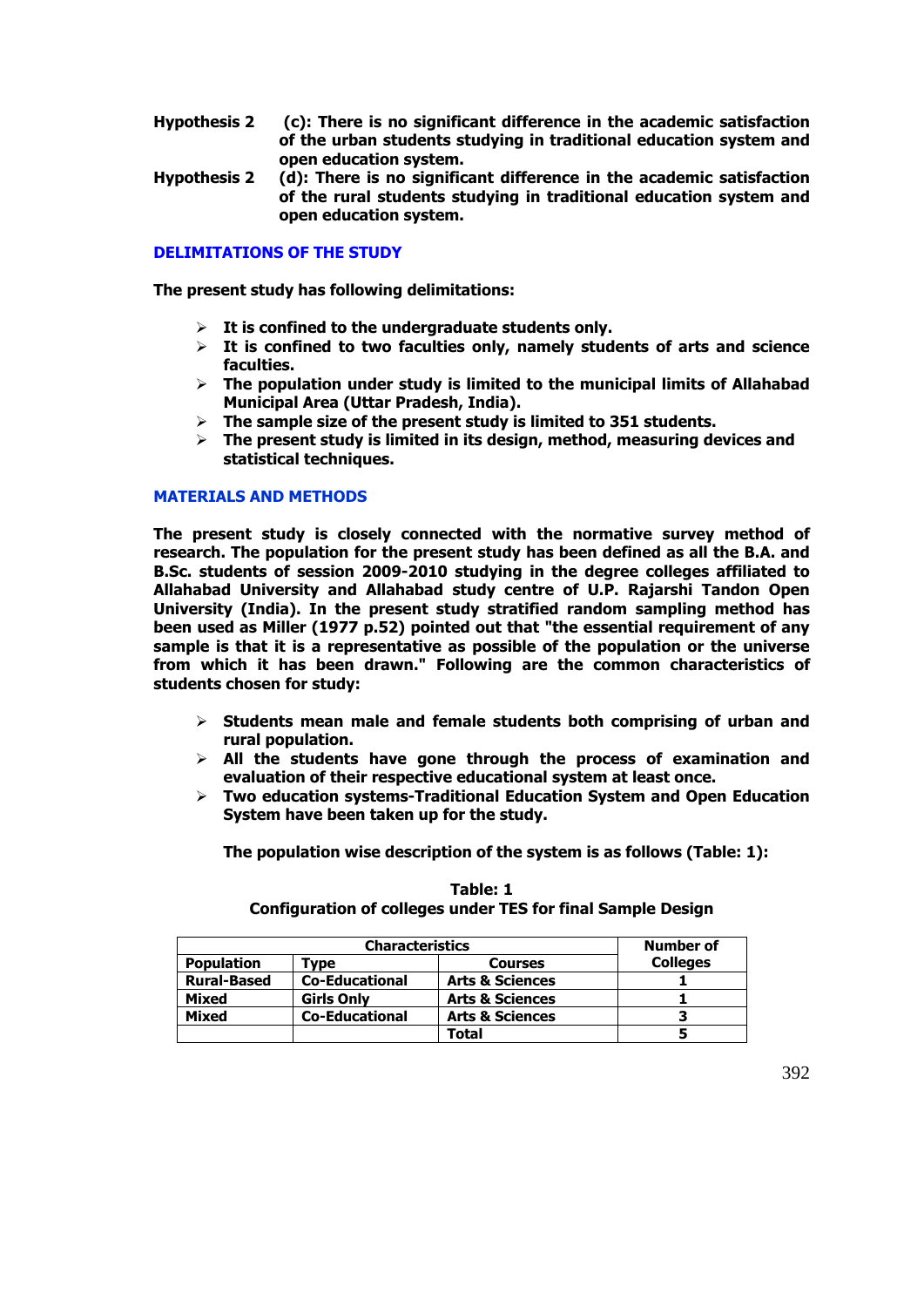### **Sample Size**

**Initially, it was planned to have a sample size of 200 students each for TES and OES keeping in view the limited availability of students under Open Education System of UPRTOU. Sample size of 200 students was further supposed to be divided into 100 Arts side and 100 Science side students. Researcher contacted more than 100 students from Arts side but only 51 students could be contacted from Science stream (67 being the population of science students) from OES. So, a sample size of 151 students belonging to OES and 200 students belonging to TES were taken for further analysis (Table: 2). Sample was further classified into rural and urban students for both education systems.** 

| Table: 2                    |
|-----------------------------|
| <b>Actual Sample Design</b> |

| <b>Undergraduate</b> | <b>Traditional</b>      | <b>Open Education</b> | <b>Total</b> |
|----------------------|-------------------------|-----------------------|--------------|
| <b>Students</b>      | <b>Education System</b> | <b>System</b>         |              |
| Urban                | 110                     | 80                    | 190          |
| <b>Rural</b>         | 90                      |                       | 161          |
| Total                | 200                     | 151                   | 351          |

#### **Instrument**

#### **Academic Satisfaction Scale (ASS)**

**In the present study, academic satisfaction has been taken as the feeling of contentment and happiness with the overall academic environment of the college or system.** 

**It is basically the attitude of students towards the overall academic environment of the college/study centers such as examination system, evaluation process, library facilities, instructional materials, infrastructure, administration etc. Based upon different studies and taking guidance from various researchers and academicians following dimensions have been used to structure the questionnaire.** 

- **Admission procedure, courses and curriculum**
- **Facilities provided at the college/study centre**
- **Teachers/Academic counselors**
- **Classroom teaching/Study centre counseling**
- **Study Material and Students' learning activities**
- **Examination, evaluation and administration**

#### **Final Form of Questionnaire**

**Thirteen items due to t-value, three items due to item validity and item difficulty were rejected. Therefore 42 items remained for final form of the test. These 42 (7 items for each dimension) items or statements can be said completely fit and appropriate for further use.** 

**The tool was standardized by judging reliability by using split half method (correlation coefficient was found to be 0.81 and when corrected it was 0.89) and test-reset method (Moment Product Correlation Coefficient is 0.895) and incorporating suggestions from students, educationists and psychologists.**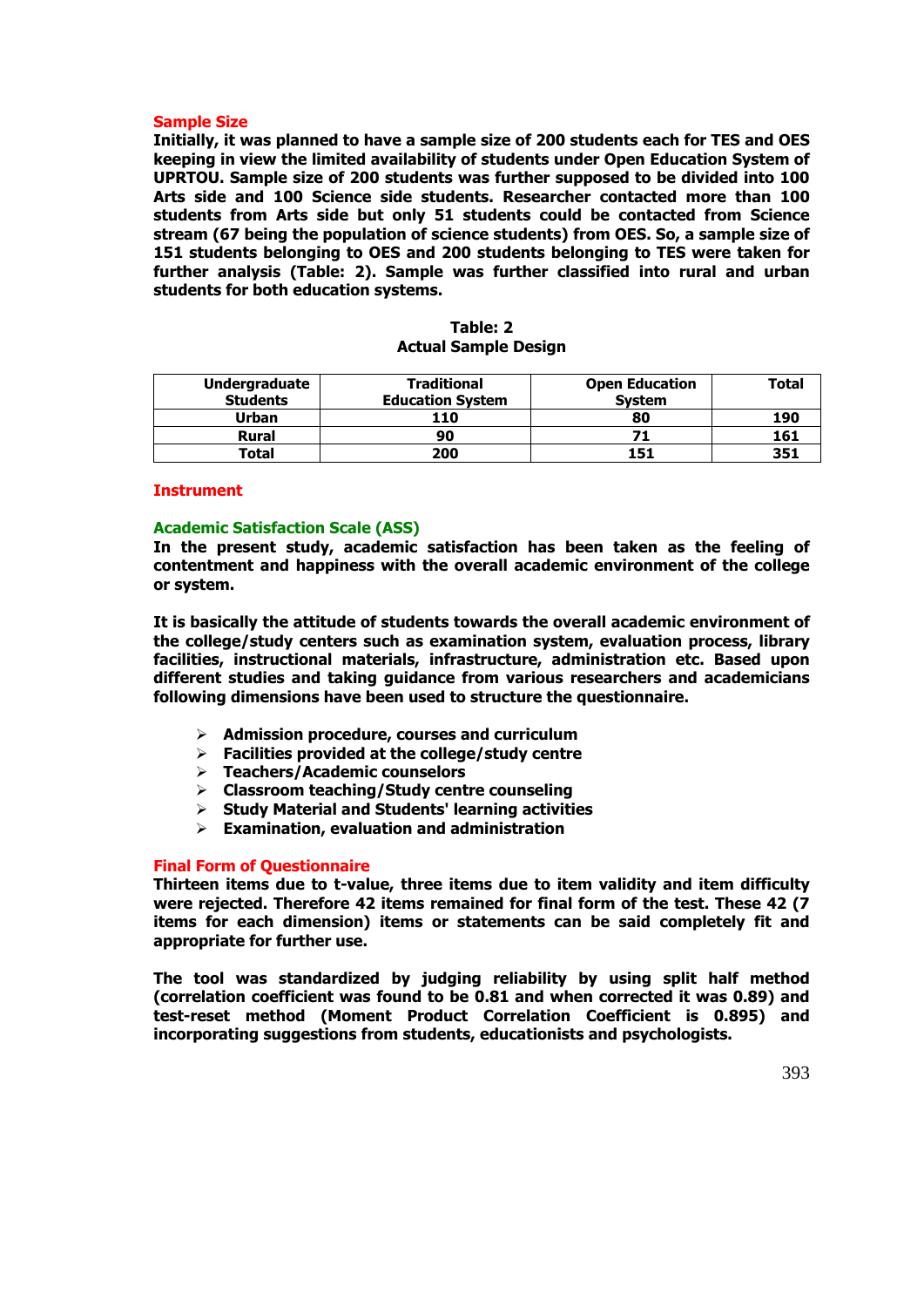### **RESULTS**

### **Hypothesis 1**

**To examine this hypothesis, the Academic Satisfaction Scale was administered to 200 students of Traditional Education System and 151 students of Open Education System. The details of the data are as shown in Table: 3.** 

| Table: 3                                                                       |  |
|--------------------------------------------------------------------------------|--|
| <b>Comparison of Academic Satisfaction of Students Studying in TES and OES</b> |  |

| <b>Education System</b> | Mean<br>`М' | <b>Standard</b><br>Deviation 'SD' | Degree of<br><b>Freedom</b> | t-value |
|-------------------------|-------------|-----------------------------------|-----------------------------|---------|
| Traditional (n=200)     | 121.46      | 21.73                             | 349                         | $-3.85$ |
| Open $(n=151)$          | 129.03      | 15.04                             |                             |         |

**t critical two tail: 1.97 (at 0.05 significant level** 

**Value of t was found to be -3.85 that is significant. Thus the hypothesis is rejected and can be said that there is significant difference in the academic satisfaction of students studying in the two systems of education. In the results, it is seen that students of OES have got higher mean compared to the mean of TES. Dimensionwise observations suggest that students belonging to OES feel more favorably towards their education system (Table: 4 and Figure: 1).**

| Table: 4                                               |
|--------------------------------------------------------|
| <b>Comparison of Academic Satisfaction of</b>          |
| <b>Students Studying in TES and OES-Dimension wise</b> |

|        |                                                                                |       |                                                         | <b>Total Student</b>                             |      |             |                                      |
|--------|--------------------------------------------------------------------------------|-------|---------------------------------------------------------|--------------------------------------------------|------|-------------|--------------------------------------|
| S.No.  | <b>Dimension</b>                                                               |       | <b>Traditional</b><br><b>Education</b><br><b>System</b> | <b>Open</b><br><b>Education</b><br><b>System</b> |      | t-<br>value | Significant/<br><b>Insignificant</b> |
|        |                                                                                |       | (n= 200)                                                | (n= 151)                                         |      |             |                                      |
|        |                                                                                | м     | SD.                                                     | м                                                | SD.  |             |                                      |
| Dim. A | <b>Admission Procedure,</b><br>curriculum and courses                          | 20.40 | 4.81                                                    | 23.74                                            | 3.8  | -<br>7.28   | <b>Significant</b>                   |
| Dim. B | <b>Facilities provided at</b><br>college/study centers                         | 21.31 | 4.9                                                     | 21.01                                            | 4.73 | 0.59        | <b>Insignificant</b>                 |
| Dim. C | <b>Teachers/ Academic</b><br>Counselors                                        | 20.25 | 4.42                                                    | 20.66                                            | 4.55 | 0.85        | <b>Insignificant</b>                 |
| Dim. D | <b>Class Teaching/</b><br><b>Study Centers counseling</b>                      | 20.31 | 4.5                                                     | 20.68                                            | 4.3  | 0.78        | <b>Insignificant</b>                 |
| Dim. E | <b>Study Materials &amp;</b><br><b>Students' Learning</b><br><b>Activities</b> | 19.34 | 4.3                                                     | 22.48                                            | 3.71 | 7.34        | <b>Significant</b>                   |
| Dim. F | <b>Examination, Evaluation</b><br>and Administration                           | 19.85 | 4.52                                                    | 20.45                                            | 3.70 | 1.35        | <b>Insignificant</b>                 |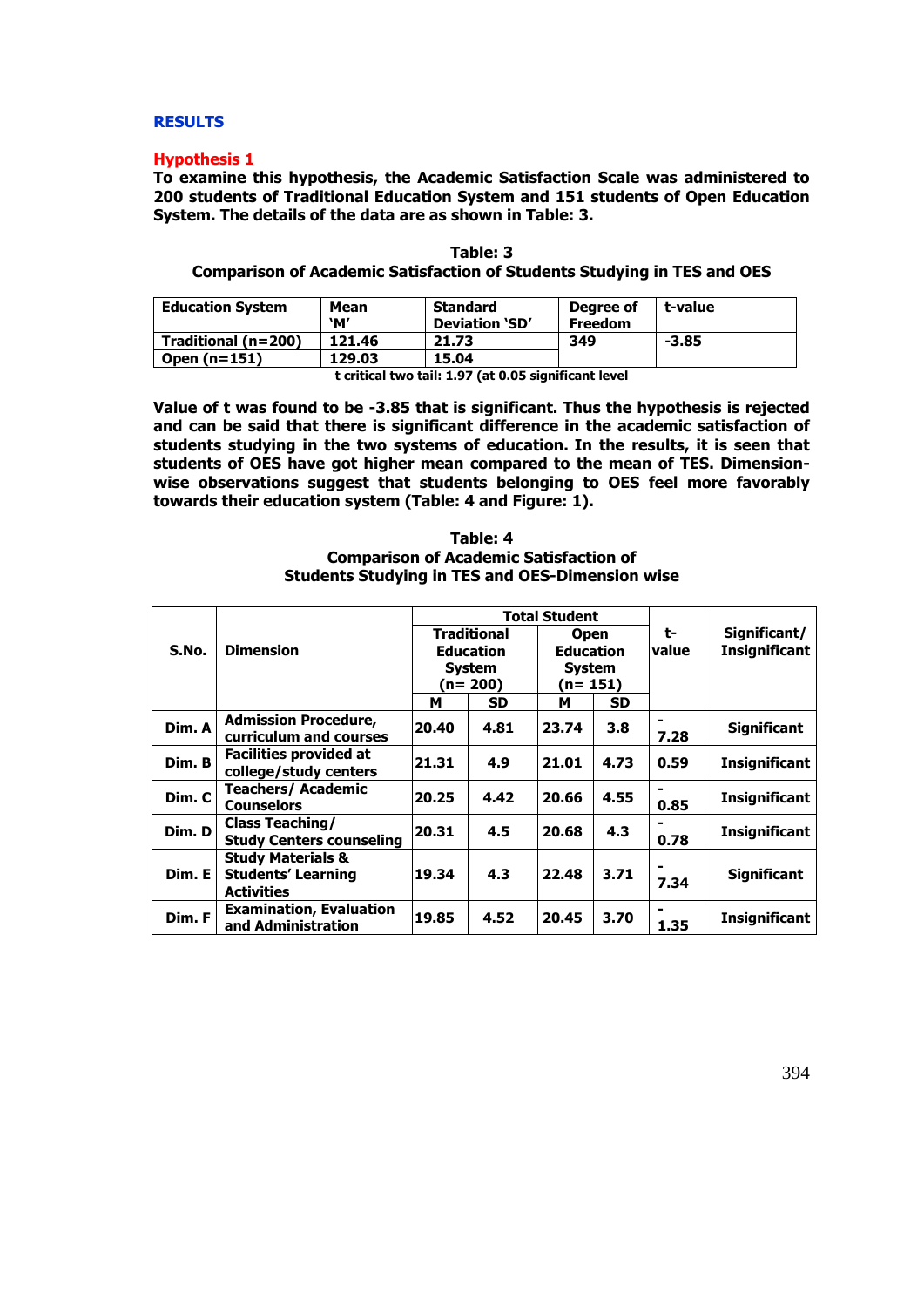**t critical two tail: 1.97 (at 0.05 significant level)** 

**Above table shows that there is significant difference between the two systems on dimensions A & E (on the other dimension there is no significant difference). Students of OES have responded favorably to the admission policies of their education system. Since the admission procedure is clear and simple under OES, and there are generally no malpractices involved, students feel more satisfied.** 

**Another characteristic of OES is availability of wide range of courses and subjects to pursue. Students find it easier to get enrolled in such courses.** 

**The dimension 'study material & students' learning activities' also shows higher mean suggesting that the course content of the study material provided in OES are perceived good by the respondents.** 

**Thus it can be concluded that dimension A and dimension E namely, 'admission, courses & curriculum' and 'study material & student learning activities', have more influence on the overall academic satisfaction level of OES (Figure 1).** 



**Figure: 1 Comparison between TES and OES on ASS: Dimension Wise**

### **Hypothesis 2(a)**

**To evaluate hypothesis-2(a), the Academic Satisfaction Scale was administered to 200 students studying in Traditional Education System and then data was segregated in urban and rural based students. Then, means and standard deviations (SD) for academic satisfaction of urban and rural students studying in TES were calculated separately and t-test has been used for comparison of the two means. The details of the data are as shown in Table 5. Value of t was found to be 4.33 that is significant. Thus the hypothesis- 2(a) is rejected and can be said that there is significant difference in the academic satisfaction of urban and rural students studying in Traditional Education System.** 

# **Table: 5 t-test Analysis of Academic Satisfaction of Urban & Rural Students Studying in TES and OES**

|                              |                  |        |                                     |                             | 395                |
|------------------------------|------------------|--------|-------------------------------------|-----------------------------|--------------------|
| <b>Traditional</b><br>System | <b>Education</b> | Mean   | <b>Standard</b><br><b>Deviation</b> | Degree of<br><b>Freedom</b> | t-value            |
| Urban $(n=110)$              |                  | 127.19 | 21.34                               | 198                         | 4.33               |
| Rural $(n=90)$               |                  | 114.14 | 20.19                               |                             | <b>Significant</b> |

**t critical two tail: 1.97 (at 0.05 significant level)**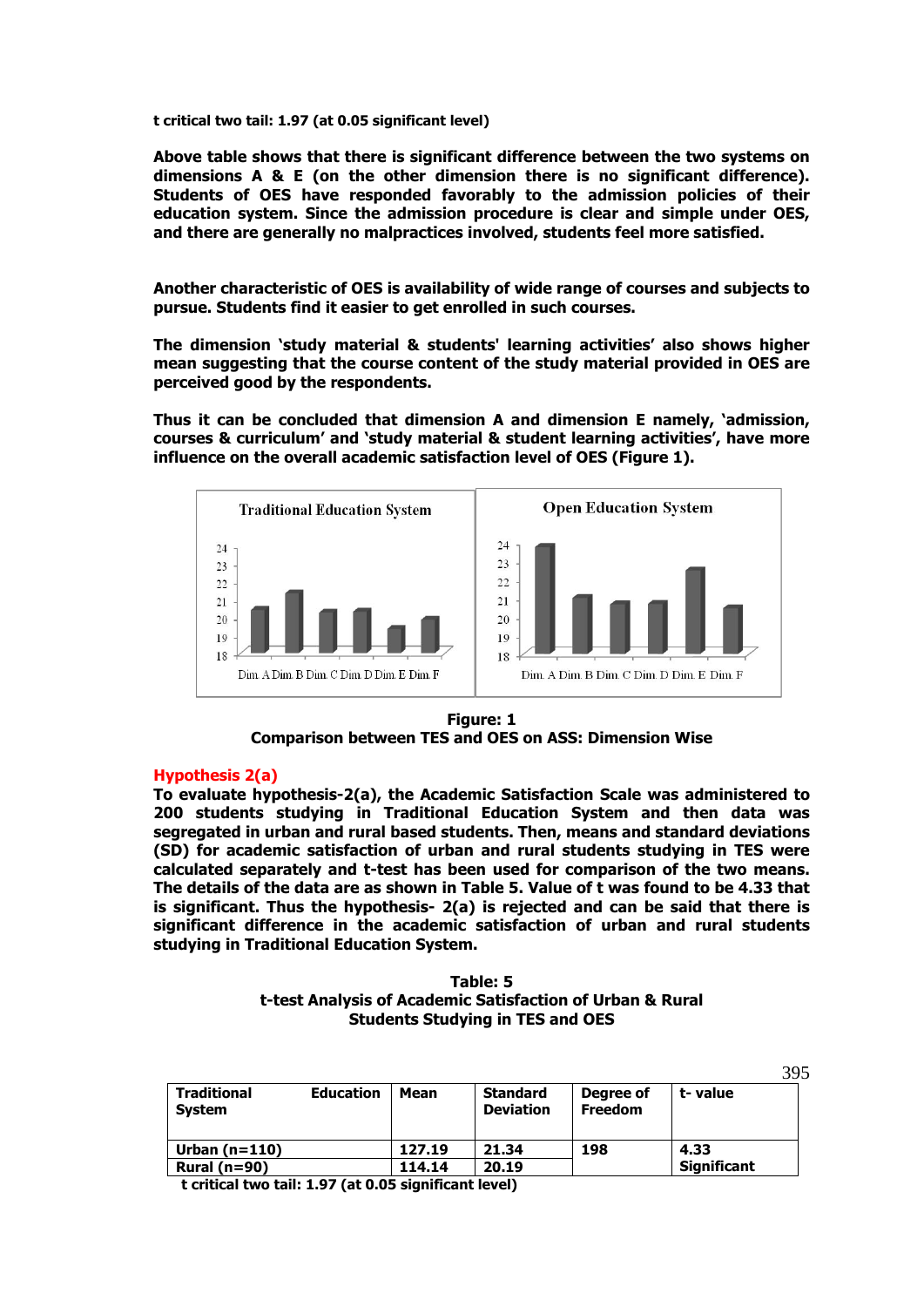**Value of t was found to be 4.33 that is significant. Thus the hypothesis- 2(a) is rejected and can be said that there is significant difference in the academic satisfaction of urban and rural students studying in Traditional Education System.** 

**Evaluation of hypothesis-2 (a) suggests that the urban and rural students of TES show significant difference between their satisfaction levels. Here, rural students seem to be less satisfied with their education system. This may be due to the fact that rural based students studying in urban locations under TES find themselves unable to adjust with the environment.** 

**They do not feel much affiliated with other students, teachers and educational environment as a whole. Dimension-wise analysis also reinforces these observations as shown in Table 6.** 

| Table: 6                                                                           |  |
|------------------------------------------------------------------------------------|--|
| t-test Analysis of Academic Satisfaction of Urban & Rural Students Studying in TES |  |

|        |                                        |                 | <b>Traditional Education System</b> |       |                       |       |                    |
|--------|----------------------------------------|-----------------|-------------------------------------|-------|-----------------------|-------|--------------------|
|        |                                        | Urban $(n=110)$ |                                     |       | Rural ( $n = 90$ ) t- |       | <b>Significant</b> |
| S.No.  | <b>Dimension</b>                       | м               | <b>SD</b>                           | м     | <b>SD</b>             | value |                    |
|        |                                        |                 |                                     |       |                       |       | <b>Insignifica</b> |
|        |                                        |                 |                                     |       |                       |       | nt                 |
| Dim. A | <b>Admission Procedure,</b>            |                 |                                     |       |                       |       | <b>Significant</b> |
|        | curriculum and courses                 | 21.06           | 5.01                                | 19.58 | 4.45                  | 2.22  |                    |
| Dim. B | <b>Facilities provided at</b>          |                 |                                     |       |                       |       |                    |
|        | college/study centers                  | 22.00           | 4.86                                | 20.47 | 4.84                  | 2.23  | <b>Significant</b> |
| Dim. C | <b>Teachers/Academic</b>               |                 |                                     |       |                       |       | <b>Significant</b> |
|        | <b>Counselors</b>                      | 21.04           | 4.31                                | 19.29 | 4.34                  | 2.82  |                    |
| Dim. D | <b>Class Teaching/ Study</b>           |                 |                                     |       |                       |       | <b>Significant</b> |
|        | <b>Centers counseling</b>              | 21.46           | 4.23                                | 18.90 | 4.68                  | 4.02  |                    |
| Dim. E | <b>Study Materials &amp; Students'</b> |                 |                                     |       |                       |       | <b>Significant</b> |
|        | <b>Learning Activities</b>             | 20.53           | 3.88                                | 17.89 | 4.35                  | 4.48  |                    |
| Dim. F | <b>Examination, Evaluation and</b>     |                 |                                     |       |                       |       | <b>Significant</b> |
|        | <b>Administration</b>                  | 21.10           | 4.84                                | 18.32 | 3.86                  | 4.52  |                    |

**t critical two tail: 1.97 (at 0.05 significant level)** 



**Figure: 2 Dimension Wise Comparison of Academic Satisfaction of Urban and Rural Students Studying under TES**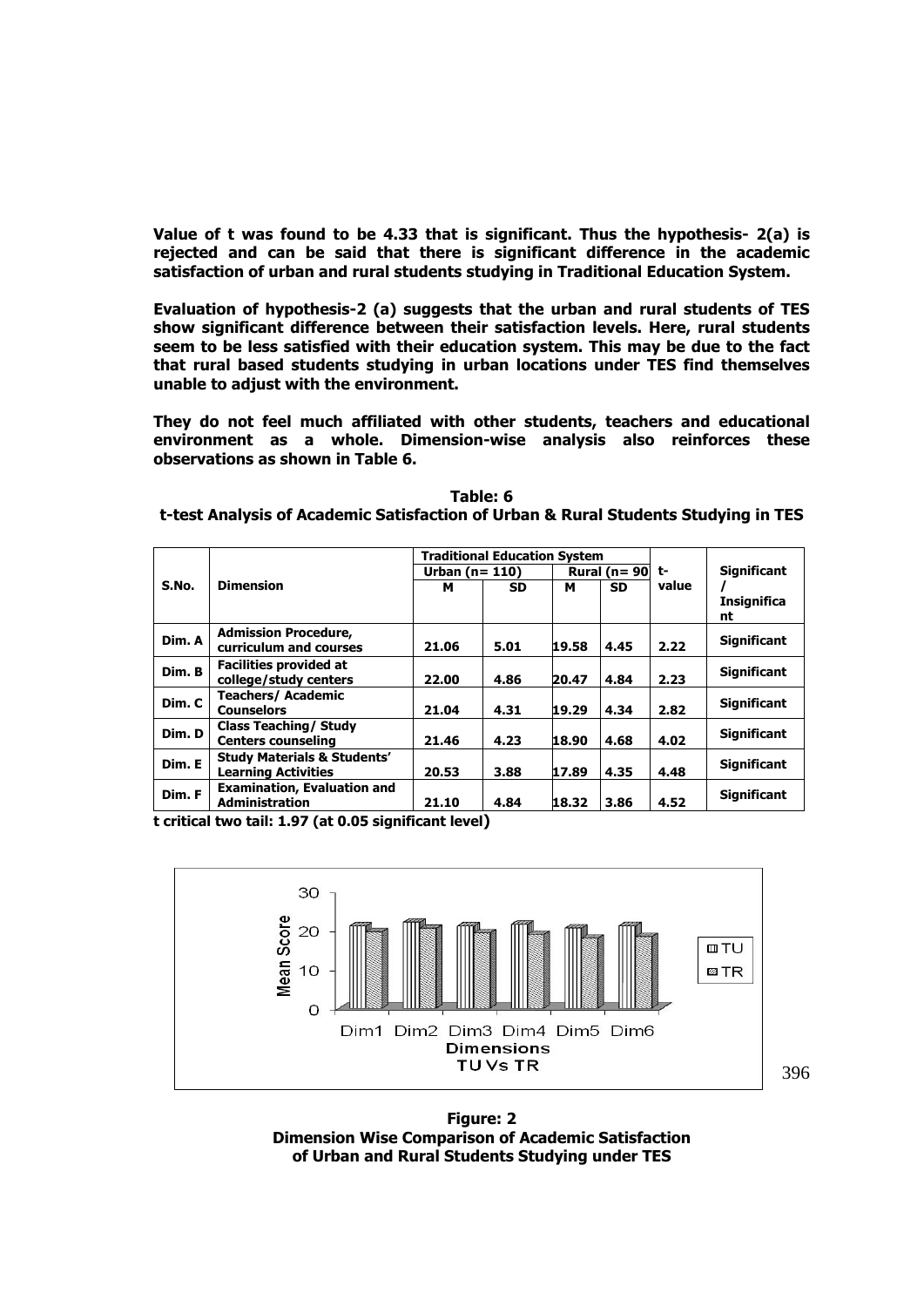**Table 5 shows, that there is a significant difference on all dimensions of satisfaction level scale of urban and rural based students studying under TES. Rural based students have scored low on every dimension showing their dissatisfaction level with their education system (Figure 2). Rural-based students find it difficult to get admission in the desired college and course.** 

**The course and curriculum is also perceived as of higher level of difficulty for rural students. Low confidence level due to less belongingness also increases the communication gap between the teachers and these students. Thus, they are not much involved in the learning activities in the classroom and unable to secure satisfactory marks in examination system.** 

**Poor involvement of students in the academic environment results in less attention of teachers towards them.** 

**These all conditions result in the overall dissatisfaction towards the system by the rural based students. The dimension 4, 5 and 6 have the greatest differences in the mean scores.** 

**Rural students under TES have lower satisfaction with respect to their college ambience, student learning activities and examination and evaluation parts of the system.** 

### **Hypothesis 2(b)**

**To test hypothesis-2(b), the Academic Satisfaction Scale was administered to 151 students studying in Open Education System and then data was segregated in urban and rural based students.** 

**Then, means and standard deviations (SD) for academic satisfaction of urban and rural students studying in OES were calculated separately and t-test has been used for comparison of the two means.** 

**The details of the data are as shown in Table 7.** 

| <b>Open Education</b><br><b>System</b> | Mean   | <b>Standard</b><br><b>Deviation</b> | Degree of<br><b>Freedom</b> | т.<br>value          |
|----------------------------------------|--------|-------------------------------------|-----------------------------|----------------------|
| Urban $(n=80)$                         | 130.49 | L5.10                               | 149                         | 1.27                 |
| Rural $(n=71)$                         | 127.38 | 14.92                               |                             | <b>Insignificant</b> |

### **Table: 7 t-test Analysis of Academic Satisfaction of Urban & Rural Students Studying in OES**

**t Critical two-tail: 1.97 (at 0.05 significant levels)** 

**Value of t was found to be 1.27 that is not significant. Thus the hypothesis 2(b) is accepted and can be said that there is no significant difference in the academic satisfaction of urban and rural students studying in Open Education System. Figure: 3 is plotted for the comparison of mean values of academic satisfaction of urban and rural students studying under OES.** 

overall, the urban based students seem to be slightly more satisfied with their397 **Evaluation of hypothesis-2 (b) suggests that the urban and rural students of OES do not show any significant difference between their satisfaction levels. But, if seen education system as compared to rural students.** 

**Mostly, study centers are situated in urban areas so urban based students are able to utilize the facilities and teacher counseling in a more fruitful manner than rural based students. Dimension-wise analysis of data is shown in Table: 8.**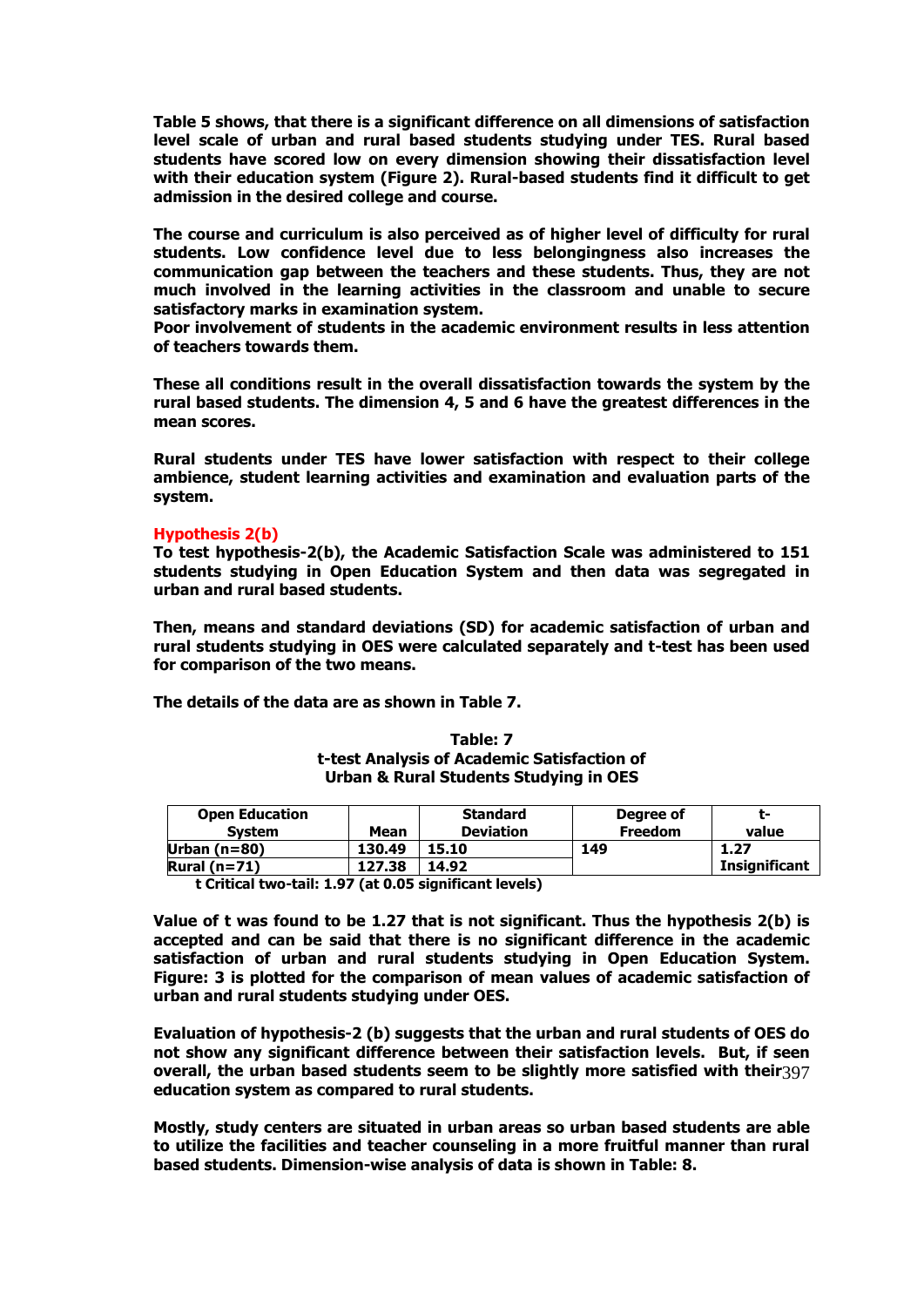| Table: 8                                                  |
|-----------------------------------------------------------|
| t-test Analysis of Academic Satisfaction of Urban & Rural |
| <b>Students Studying in OES</b>                           |

| S.No.  | <b>Dimension</b>                                                               |                |           | <b>Open Education</b><br>Svstem | t-value   | Significant/ |                      |
|--------|--------------------------------------------------------------------------------|----------------|-----------|---------------------------------|-----------|--------------|----------------------|
|        |                                                                                | Urban $(n=80)$ |           | Rural ( $n = 71$ )              |           |              | <b>Insignificant</b> |
|        |                                                                                | М              | <b>SD</b> | М                               | <b>SD</b> |              |                      |
| Dim. A | <b>Admission Procedure,</b><br>curriculum and<br><b>COULSES</b>                | 24.00          | 3.50      | 23.45                           | 4.12      | 0.88         | <b>Insignificant</b> |
| Dim. B | <b>Facilities provided at</b><br>college/study centers                         | 21.11          | 4.81      | 20.89                           | 4.66      | 0.29         | <b>Insignificant</b> |
| Dim. C | <b>Teachers/ Academic</b><br><b>Counselors</b>                                 | 21.15          | 4.37      | 20.11                           | 4.70      | 1.40         | <b>Insignificant</b> |
| Dim. D | <b>Class Teaching/ Study</b><br><b>Centers counseling</b>                      | 20.85          | 4.61      | 20.49                           | 3.94      | 0.51         | <b>Insignificant</b> |
| Dim. E | <b>Study Materials &amp;</b><br><b>Students' Learning</b><br><b>Activities</b> | 22.64          | 3.82      | 22.31                           | 3.59      | 0.54         | <b>Insignificant</b> |
| Dim. F | Examination,<br><b>Evaluation</b><br>and Administration                        | 20.74          | 3.60      | 20.13                           | 3.79      | 1.01         | <b>Insignificant</b> |

**t Critical two-tail: 1.97 (at 0.05 significant levels)** 



**Figure: 3 Dimension Wise Comparison of Academic Satisfaction of Urban and Rural Students Studying under OES** 

compared to urban- based students. Especially on dimension C i.e. 'academic 398 **Table: 8 shows that although there is difference between the mean values of the scores obtained on academic satisfaction scale but this difference is not significant. Rural based students have scored slightly lower score on every dimension as counselors', they have scored comparatively low. Inability to connect and interact with the teachers because of their remote rural residents and less involvement in the classes has lead to poor scores. Rural students also find their study materials difficult to comprehend because of less guidance from their academic counselors. This also surfaces out in their poor performance in examination.**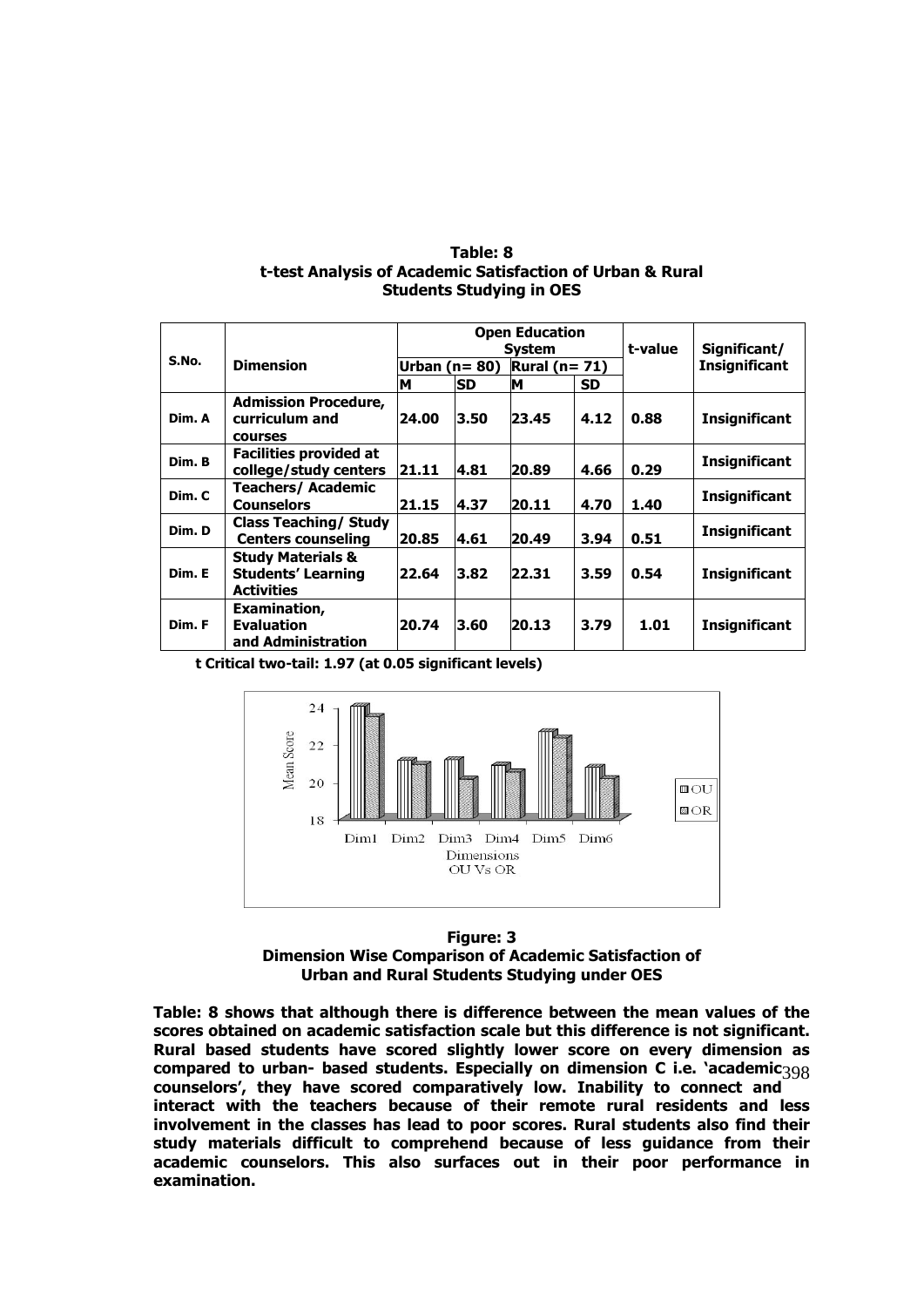**Though they put a lot effort to do well but they are unable to secure satisfactory marks as compared to their urban-based counterparts. But overall, the satisfaction level is more or less equal as that of urban-based students studying in OES and hence the hypothesis 2(b) is accepted.** 

# **Hypothesis 2(c)**

**To test hypothesis-2(c), the Academic Satisfaction Scale was administered to 351 students studying in Traditional Education System and Open Education System and then data for both was consolidated for getting the data of urban-based students studying in both the systems. Then, means and standard Deviations (SD) for academic satisfaction of urban-based students studying in TES and OES were calculated separately and t-test has been used for comparison of the two means. The details of the data are as shown in table 9.** 

#### **Table: 9**

**t-test Analysis of Academic Satisfaction of Urban Students Studying in TES & OES** 

| Urban             | <b>Mean</b> | <b>Standard</b><br><b>Deviation</b> | Degree of<br><b>Freedom</b> | t-value             |  |  |  |
|-------------------|-------------|-------------------------------------|-----------------------------|---------------------|--|--|--|
| TES $(n=110)$     | 127.19      | 21.34                               | 188                         | $-1.25$             |  |  |  |
| <b>OES (n=80)</b> | 130.49      | 15.12                               |                             | <b>Inignificant</b> |  |  |  |
|                   |             |                                     |                             |                     |  |  |  |

 **t Critical two-tail: 1.97 (at 0.05 significant levels)** 

**Value of t was found to be –1.25 that is insignificant. Thus the hypothesis- 2(c) is accepted and can be said that there is no significant difference in the academic satisfaction of urban-based students studying in Traditional Education System and Open Education System. This implies that urban students of both the education systems are equally satisfied with their respective education systems.** 

**Table: 10 t-test Analysis of Academic Satisfaction of Urban Students Studying in TES & OES** 

|        |                                                                                | <b>Urban Students</b> |           |            |           |         |                           |
|--------|--------------------------------------------------------------------------------|-----------------------|-----------|------------|-----------|---------|---------------------------|
|        |                                                                                | <b>TES</b>            |           | <b>OES</b> |           | t-      | Significant/              |
| S.No.  | <b>Dimension</b>                                                               | (n= 110)              |           | (n= 80)    |           | value   | <b>Insignificant</b>      |
|        |                                                                                | м                     | <b>SD</b> | м          | <b>SD</b> |         |                           |
| Dim. A | <b>Admission Procedure,</b><br>curriculum and<br>courses                       | 21.06                 | 5.01      | 24.00      | 3.50      | -4.75   | <b>Significant</b>        |
| Dim. B | <b>Facilities provided at</b><br>college/study centers                         | 22.00                 | 4.85      | 21.11      | 4.81      | 1.25    | <b>Insignificant</b>      |
| Dim. C | <b>Teachers/Academic</b><br><b>Counselors</b>                                  | 21.04                 | 4.31      | 21.15      | 4.37      | $-0.18$ | <b>Insignificant</b>      |
| Dim. D | <b>Class Teaching/ Study</b><br><b>Centers counseling</b>                      | 21.46                 | 4.23      | 20.85      | 4.61      | 0.94    | <b>Insignificant</b>      |
| Dim. E | <b>Study Materials &amp;</b><br><b>Students' Learning</b><br><b>Activities</b> | 20.53                 | 3.88      | 22.64      | 3.82      | $-3.74$ | 399<br><b>Significant</b> |
| Dim. F | Examination,<br><b>Evaluation</b><br>and Administration                        | 21.10                 | 4.84      | 20.74      | 3.60      | 0.59    | <b>Insignificant</b>      |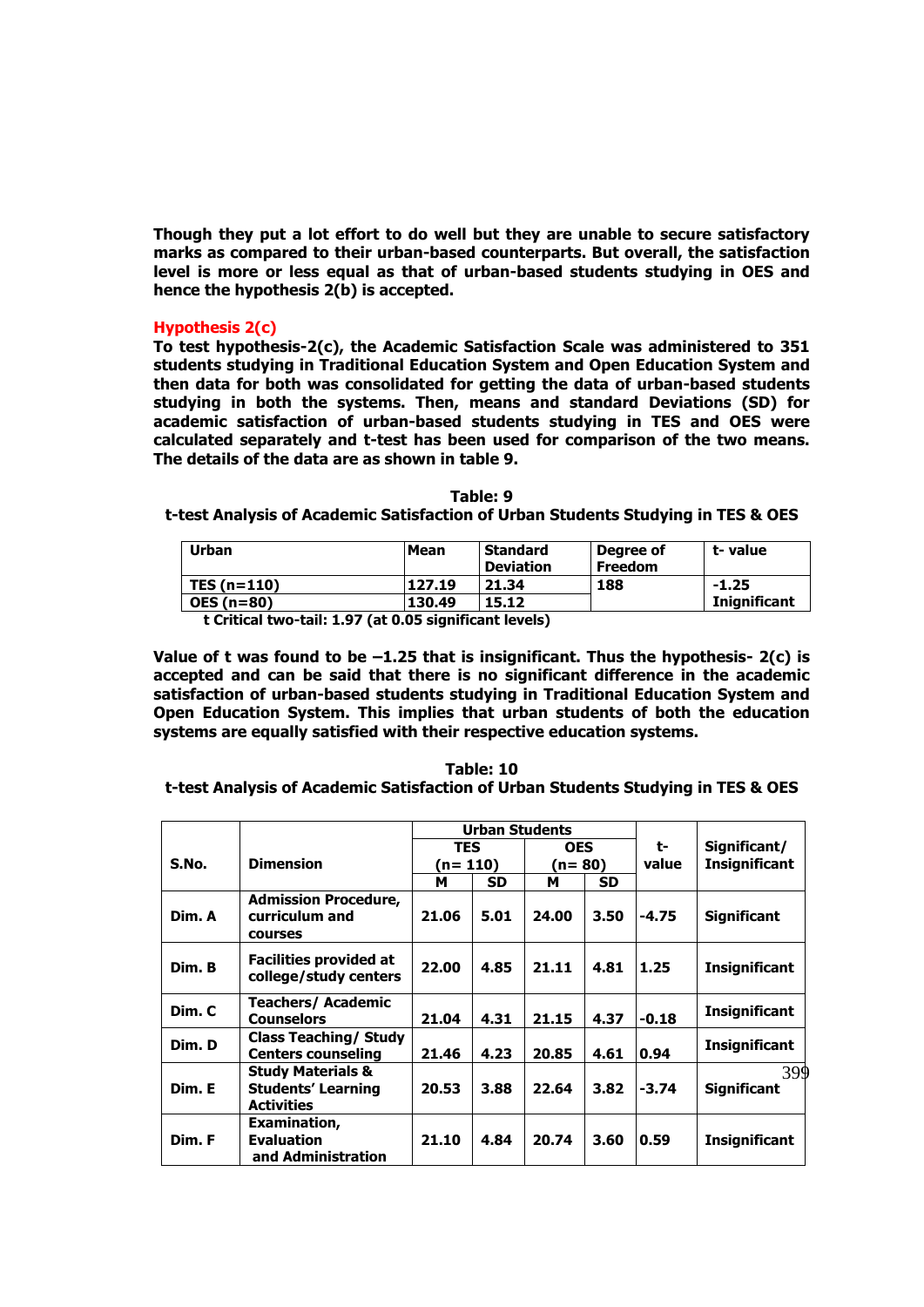**But if seen overall, the mean scored by urban students of TES is less as compared to mean of scores of urban students studying under OES.** 

**The colleges under TES have to face various day-to-day problems in smooth functioning of academics and premises facilities. These irregularities come out time and again and students studying in the colleges are most affected by them. Students of TES feel that their education system is not discharging its duties as per their expectations. But in case of OES, this aspect is manageable and assumes less importance and thus students does not have many complaints about it.** 



### **Figure: 4 Dimension Wise Comparison of Academic Satisfaction of Urban Students Studying under TES and OES**

**Table 10 shows that there is significant difference between the urban students studying under TES and OES on the dimensions, namely, 'admission procedure, curriculum & courses' and 'study materials'. Urban students studying under OES seem to be content with the admission procedure of their education system and they are better off with the ready-made course material making their learning bit easier. Availability of variety of courses which suits their requirements and which are easy to pursue also make these students at ease with their education system. On these dimensions urban students of OES have scored high on the mean values of scores. Taking into consideration the dimensions other than the above-mentioned dimensions, results have shown no significant difference between the two systems. Urban students of TES have scored high on the Dimension-B, Dimension-D and Dimension-F. Students of TES have responded favorably on the aspects likefacilities given at College, classroom teaching etc., which are the main characteristics of TES. Students of OES, on the other hand, feel themselves deprived of these aspects. The students of both the systems, with TES students scoring little higher have considered administration, examination and evaluation more or less equally.** 

400

### **Hypothesis 2(d)**

**To test hypothesis 2(d), the Academic Satisfaction Scale was administered to 351 students studying in Traditional Education System and Open Education System and then data was consolidated for rural based students, separately for the two systems.**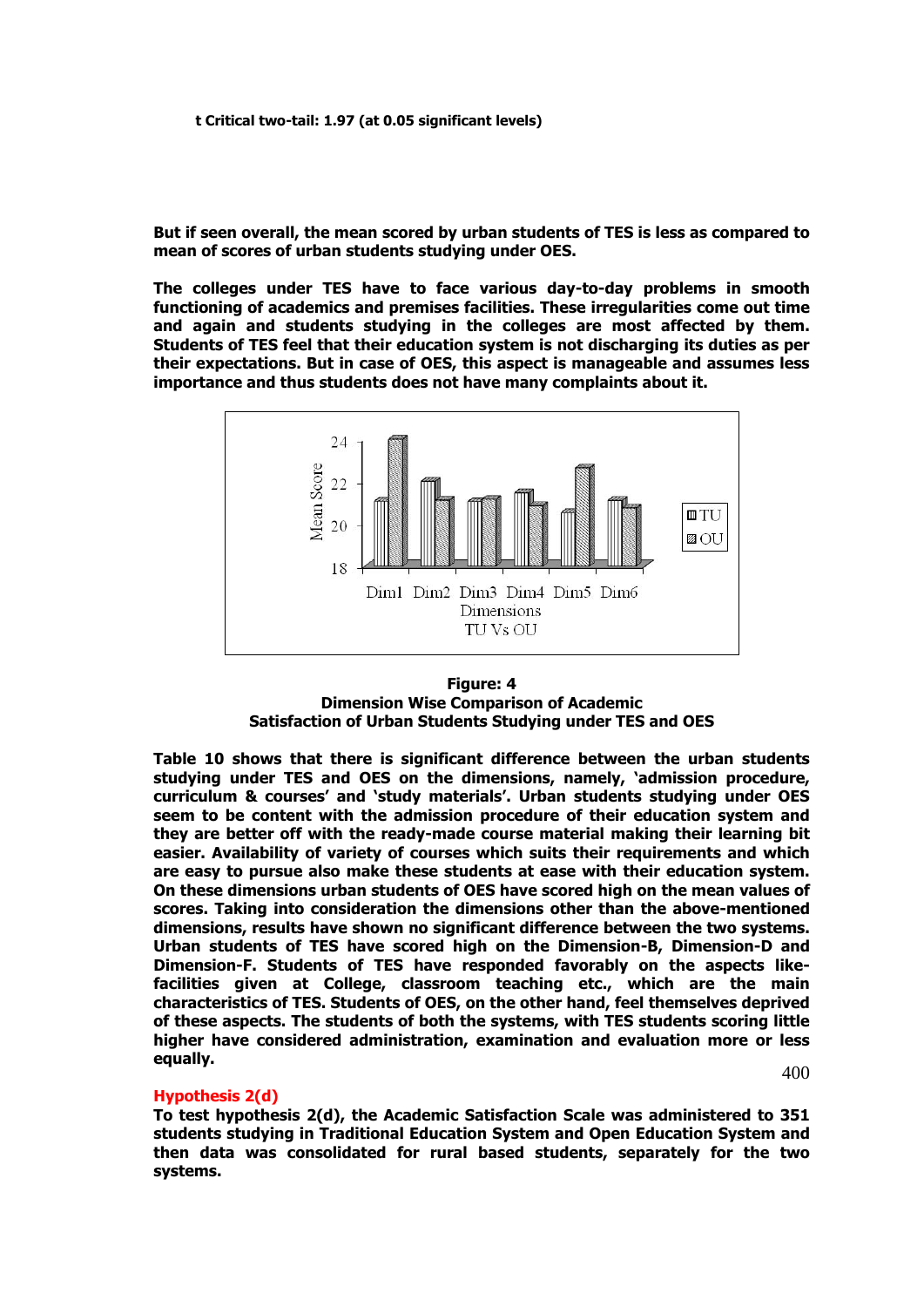**Then, means and standard deviations (SD) for academic satisfaction of rural students studying in TES and OES were calculated separately and t-test has been used for comparison of the two means. The details of the data are as shown in Table 11.** 

### **Table: 11**

# **t-test Analysis of Academic Satisfaction of Rural Students Studying in TES & OES**

| Urban        | <b>Mean</b>     | <b>Standard</b><br><b>Deviation</b> | Degree of<br><b>Freedom</b> | t- value           |
|--------------|-----------------|-------------------------------------|-----------------------------|--------------------|
| TES $(n=90)$ | 114.44<br>20.19 |                                     | 159                         | $-4.67$            |
| $OES(n=71)$  | 127.38          | 14.92                               |                             | <b>Significant</b> |

 **t Critical two-tail: 1.97 (at 0.05 significant levels)** 

**Value of t was found to be -4.67 that is significant. Thus the hypothesis 2(d) is rejected and can be said that there is significant difference in the academic satisfaction of rural based students studying in Traditional Education System and Open Education System. Figure 6 is plotted for the comparison of mean values of academic satisfaction of students studying under two systems.** 

**The testing of hypothesis-2(d) suggests that the rural based students belonging to TES and OES differ significantly on their satisfaction level towards their education systems. Dimension-wise analysis of data is shown in Table 12.** 

|        |                                                                                | <b>Rural Students</b> |           |            |           |         |                      |
|--------|--------------------------------------------------------------------------------|-----------------------|-----------|------------|-----------|---------|----------------------|
|        | <b>Dimension</b>                                                               | <b>TES</b>            |           | <b>OES</b> |           | t-value | Significant/         |
| S.No.  |                                                                                | n= 90)                |           | (n= 71)    |           |         | <b>Insignificant</b> |
|        |                                                                                | м                     | <b>SD</b> | м          | <b>SD</b> |         |                      |
| Dim. A | <b>Admission Procedure,</b><br>curriculum and courses                          | 19.58                 | 4.45      | 23.45      | 4.12      | $-5.71$ | <b>Significant</b>   |
| Dim. B | <b>Facilities provided at</b><br>college/study centers                         | 20.47                 | 4.83      | 20.89      | 4.66      | $-0.56$ | <b>Insignificant</b> |
| Dim. C | <b>Teachers/Academic</b><br><b>Counselors</b>                                  | 19.29                 | 4.39      | 20.11      | 4.70      | $-1.14$ | <b>Insignificant</b> |
| Dim. D | <b>Class Teaching/ Study</b><br><b>Centers counseling</b>                      | 18.90                 | 4.68      | 20.49      | 3.94      | $-2.34$ | <b>Significant</b>   |
| Dim. E | <b>Study Materials &amp;</b><br><b>Students' Learning</b><br><b>Activities</b> | 17.89                 | 4.35      | 22.31      | 3.59      | $-7.06$ | <b>Significant</b>   |
| Dim. F | <b>Examination, Evaluation</b><br>and Administration                           | 18.32                 | 3.86      | 20.13      | 3.79      | $-2.98$ | <b>Significant</b>   |

### **Table: 12: t-test Analysis of Academic Satisfaction of Urban Students Studying in TES & OES**

**t Critical two-tail: 1.97 (at 0.05 significant levels)** 

401

**Observation of the mean values scored by the students of two education systems reveal that OES is able to satisfy its rural based students more than of the rural students studying under TES. Findings suggest that rural students of TES do not feel as much affiliated to their education system as they should feel, which results in the unfavorable response from these students.**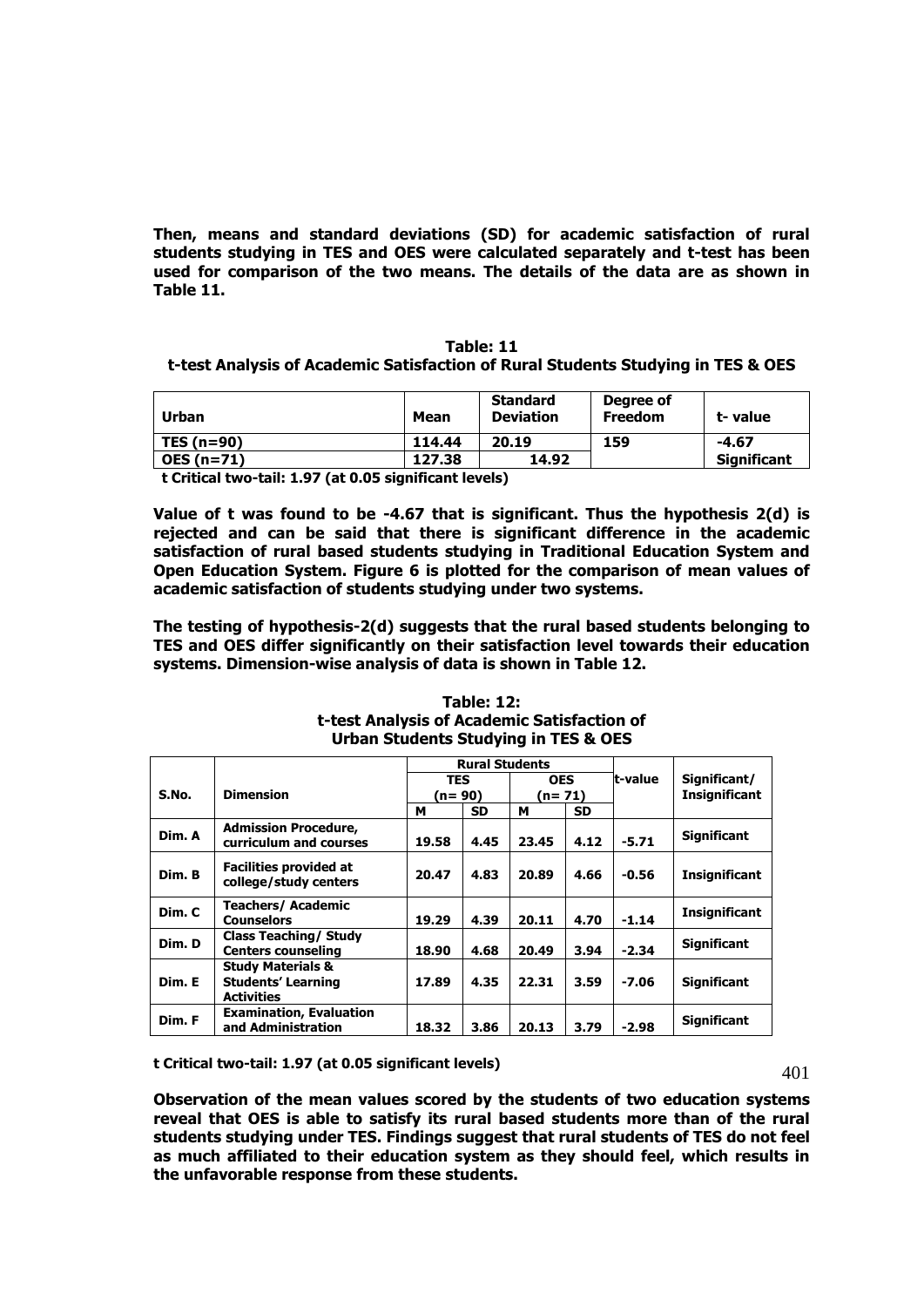**Apart from that, due to higher perceived competition they put more efforts towards their studies but in the process they feel that their system is not supportive as it is in case for urban based students.** 





**Table 12 shows that on all the dimensions rural based students of OES have scored higher value of means as compared to rural students of TES. Dimension wise t-test analysis shows that rural students of the two education systems differ significantly on dimension-A, dimension-D, dimension-E and dimension-F. The students of OES have appreciated admission procedure, course and curriculum of their system and they seemed to be quite pleased with study material. Study material has been a great help to rural students studying under OES. On the other hand, rural students under TES find it difficult to take admission and then because of their poor receptivity they find course material bit difficult also. Difference on dimensions, namely, 'Facilities given at college/ study centre' and 'teachers/academic counselors' is not significant. Lower mean values of TES students suggest that expectation level of rural students studying under TES with respect to less attention of administration towards them is not taken care-off properly.** 

#### **Comparison of Urban and Rural Students studying under TES**

Significant difference is found on all the dimensions between urban and rural<sub>402</sub> **Comparative analysis of urban and rural students belonging to traditional education system shows that there is significant difference in their satisfaction levels. Urban students studying In TES seem to be more satisfied. Positive differences in the mean value of the urban and rural students of TES in favor of urban students also represent lower satisfaction level of rural students towards their education system. students of TES.** 

**Rural students seem to have less belongingness towards their colleges. For them admission procedure is also strict and difficult. Interaction between teachers and rural students is not very encouraging. These conditions bring to the minds of rural students a feeling of frustration and discontent.**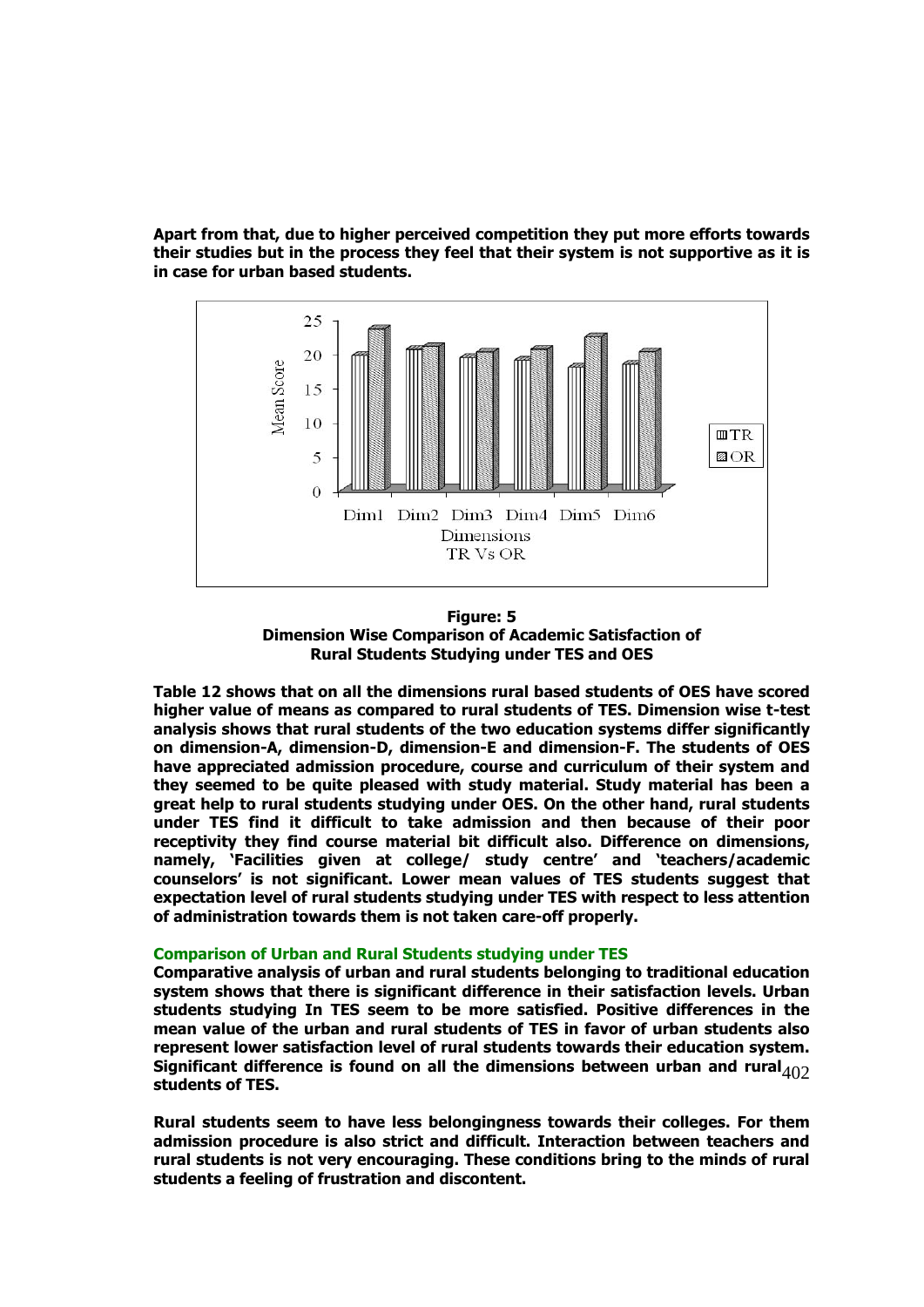### **Comparison of Urban and Rural Students studying under OES**

**Comparisons of urban and rural students studying under open education system show that there is no significant difference in the satisfaction level. Dimension wise analyses suggest that urban students have slightly more satisfaction with Open education system. This research has found that rural students under OES are more motivated than urban students studying under OES. But due to inability to avail the facilities provided at study centers situated in urban locations, they find themselves deprived and hence less satisfied.** 

# **Comparison of Urban Students studying under TES and OES**

**No significant difference has been found when the urban students of the two systems are compared. Urban students of both the systems have nearly equal satisfaction level with their education system. Overall, urban students of OES are slightly more satisfied and have given favorable responses towards their education system. Dimension-wise analysis suggests presence of significant difference in the satisfaction level between urban students of the two systems on the dimensions, namely, Admission Procedure, Courses and Curriculum and Study Material and Students' Learning Activities. This has highlighted these two characteristics as important features of Open Education System. In case of urban students under TES, it is seen that these students have invested a lot in terms of money, time and efforts as compared to OES. Sometimes due to inadequacy of facilities and sometimes due to less commitment from their own side, they are unable to get worth return of their investment. This results in lower satisfaction levels.** 

#### **Comparison of Rural Students studying under TES and OES**

**Same trend of higher satisfaction levels among rural students of OES is seen in the comparative study of rural students of the two systems. There is significant difference in the satisfaction levels of rural students of the two systems. Overall rural students of both the systems have shown lower satisfaction towards their education system. But rural students studying under TES feel less affiliation with the college surroundings. Even after putting lot of efforts they are unable to get the returns out of it leading to lower value of satisfaction with their system. In the case of rural students in OES, absence of regular classroom teaching makes them more comfortable as they need not to mingle much with the urban-based students and so they do not feel themselves as low-performing candidates unlike rural students in TES.** 

403 **Thus, this does not distort their psychology and they feel motivated to do well in their examinations and compete with their urban counterparts. There is significant difference between the rural students of the two systems on following dimensions, namely, Admission Procedure, Curriculum and Courses, Classroom teaching/Study Centre Counseling, Study Material and Students' Learning Activities and Administration, Examination and Evaluation. On all these dimensions, rural students of TES have given lower responses. No significant difference is found on the dimensions namely, Facilities at college/study centre and facilities of teacher/counselor.** 

**On these dimensions students of OES have shown lower responses as they lack these two dimensions in their education system.**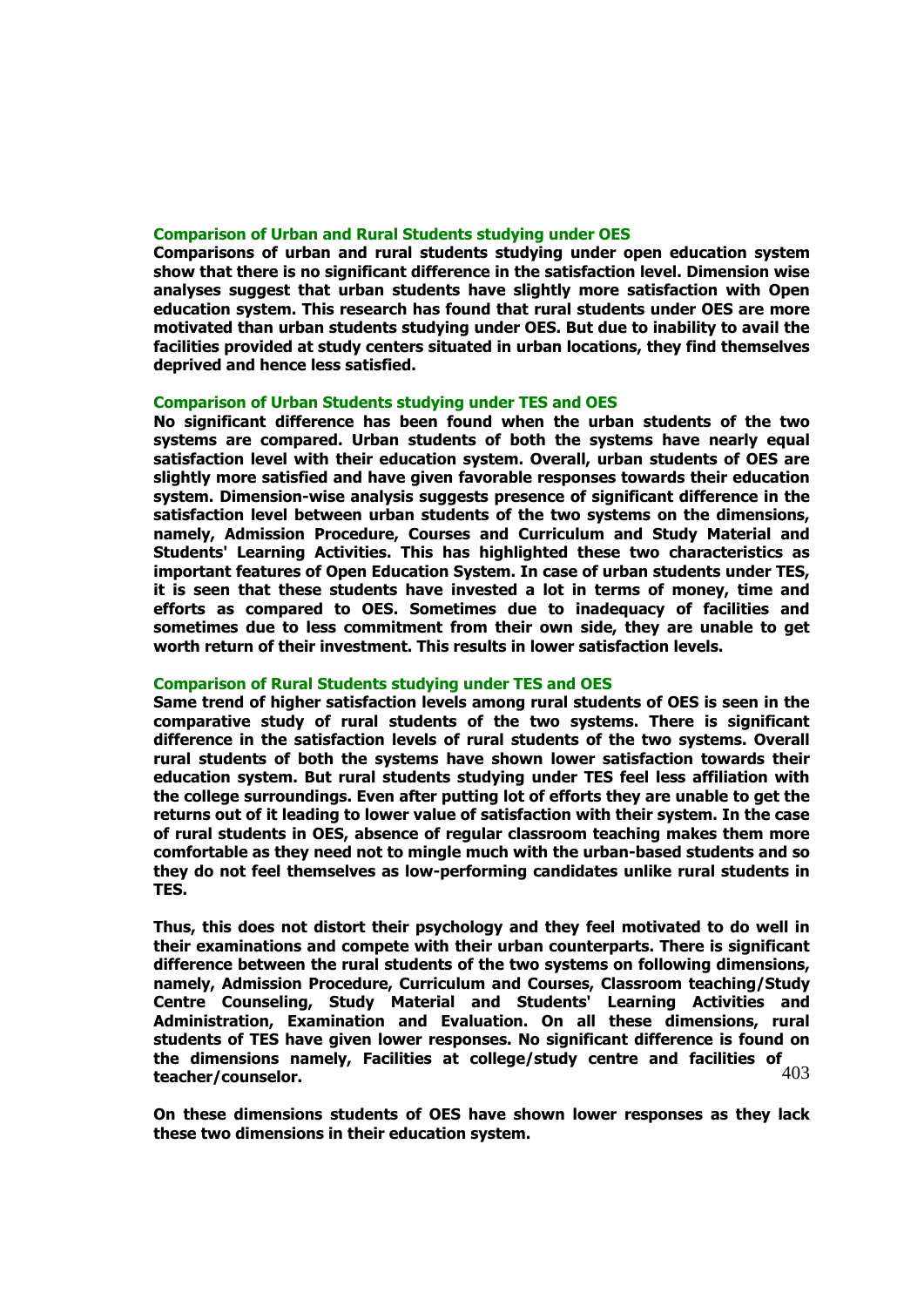# **CONCLUSIONS**

**Findings of the above discussion can be summarized as;** 

- **There is significant difference in the academic satisfaction of students studying in the two systems of education.**
- **There is significant difference in the academic satisfaction of urban and rural students studying in Traditional Education System**
- **There is no significant difference in the academic satisfaction of urban and rural students studying in Open Education System**
- **There is no significant difference in the academic satisfaction of urbanbased students studying in Traditional Education System and Open Education System**
- **There is significant difference in the academic satisfaction of rural based students studying in Traditional Education System and Open Education System**
- **Rural students studying under TES are least satisfied population. Rural students studying under OES are far more satisfied population as compared to rural students of TES.**
- **Lower satisfaction in rural students of TES can be attributed to the less belongingness of these students with their education system, difficulty in taking the admission, less understanding and poor comprehension of the subjects taught in class due to less participation and interaction with teachers.**
- **Availability of various courses to pursue and simple admission procedure along with readymade course material makes it comparatively easy for rural students to continue their education. This may be the reason that they seem to be satisfied to a greater extent on these dimensions.**

**Above findings can be helpful for the college administration, policy-makers, and academicians. College administration must maintain and enhance various facilities at regular intervals. Effort is required to improve the academic environment at colleges.** 

of OES have been found having better feeling of satisfaction towards their<sup>404</sup> **This is particularly important for the TES. Steps are to be taken so that rural students studying under TES can be brought in the mainstream of academic environment. Education planners in India must take these findings into consideration to formulate policies for the better acceptance of rural based students in traditional mode of education system. Indian efforts towards the universalisation of education cannot be fulfilled if rural students do not feel included in the mainstream education system. In OES, it is important for the counselors to make the course material more comprehendible in the sessions and helping students to easy to understand. Administrators of the OES system must understand the importance of the quality of class counselors provided at the study centers. The schedule of the sessions planned should be run smoothly. Students** 

**education system. Is this merely due to lower expectations from their system or easy accessibility in the admission process and easy evaluation process? Research needs to be carried out on theses aspects. Thus, issue of quality in distance education is very important aspect in OES.**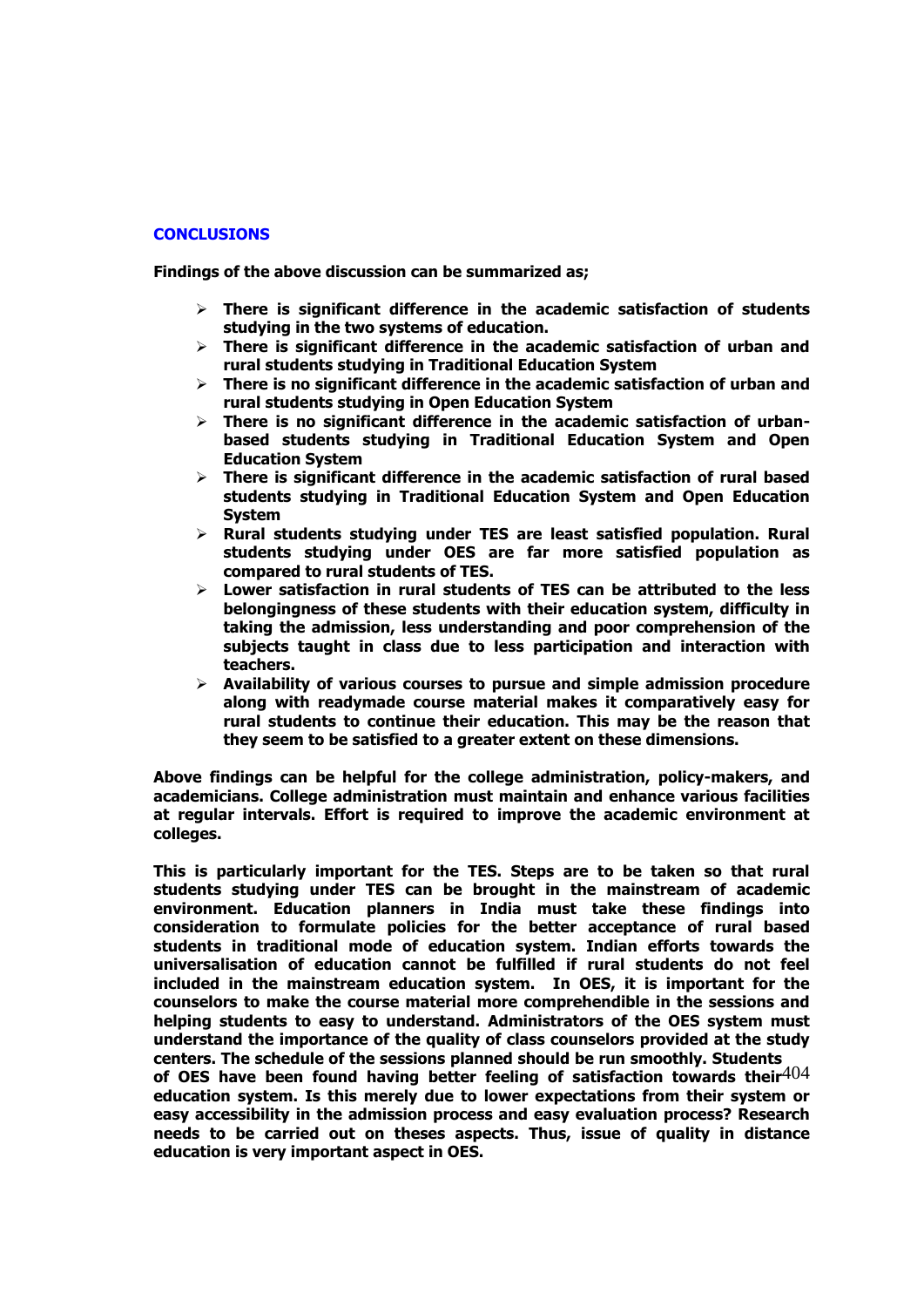### **BIODATA and CONTACT ADDRESSES of the AUTHORS**

**Shashi SINGH is working as Sr. Lecturer in the Department of Education, Meerut Institute of Engineering and Technology, Meerut, India. Her area of interest is Distance Education and Education Psychology. She has supervised three M. Phil students. She has presented many papers in National and international conferences. She obtained her Ph.D. in 2007 in distance learning. Her few papers have also been published in journals.** 

**Shashi SINGH, Ph.D Lecturer, Meerut Institute of Engineering and Technology, INDIA NH-58, Roorkee Delhi Highway, Baghpat Bypass Crossing Meerut, Uttar Pradesh, INDIA Phone Number : +91-9410815431 Fax Number : +91-1212439058 Email : [shashisingh1509@gmail.com](mailto:shashisingh1509@gmail.com)**

**Ajay SINGH has qualifications in B.Tech, MBA and obtained degree in Management. He is permanent employee of Meerut Institute of Engineering and Technology, Meerut, India. His areas of interests are entrepreneurship, higher education and commercial banks.** 

**Ajay SINGH, Ph.D Assistant Professor, Meerut Institute of Engineering and Technology, INDIA NH-58, Roorkee Delhi Highway, Baghpat Bypass Crossing Meerut, Uttar Pradesh, INDIA Phone Number : +91-9837777719 Fax Number : +91-1212439058 Email : [ajayks10@gmail.com](mailto:ajayks10@gmail.com)**

**Kiran SINGH, is Reader in Department of Economics, Universiy of Allahabad, Allahabad where she has been on faculty since 1997. She is the author of a book and her main research area is in the field of agricultural economics in India. She is supervising 4 research scholars for their PhD.** 

**Kiran SINGH, Ph. D Reader, Department of Economics University of Allahabad, Allahabad, Uttar Pradesh, INDIA Phone Number : +91-9450589374 Email : [kiran\\_alld@yahoo.com](mailto:kiran_alld@yahoo.com)**

#### **REFERENCES**

relative performance in interactive telecourses. *The American Distance Journal*  $405$ <br>of Education vol.11, No.1, http://www.aide.com/Contents/vol.11, 1.htm **Biner et al. (1997). The impact of remote-site group size on student satisfaction and of Education, vol.11, No.1. [http://www.ajde.com/Contents/vol11\\_1.htm](http://www.ajde.com/Contents/vol11_1.htm)**

**Broodie, T. A. J. (1964). Attitude towards school academic achievement. Personal and Guidance Journal, No. 43: 375-378.**